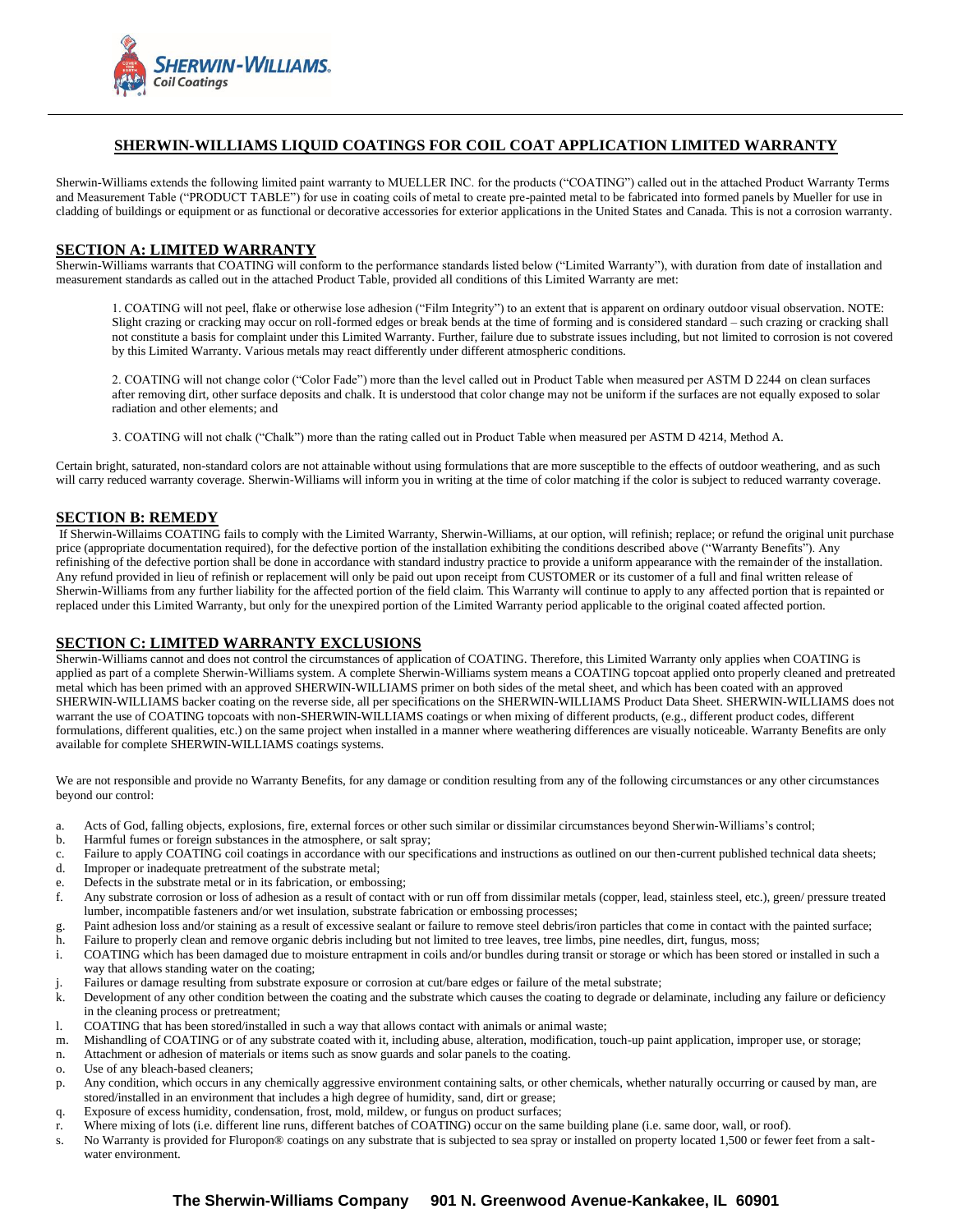

# **SECTION D: CUSTOMER's OBLIGATIONS**

To receive Warranty Benefits under this Limited Warranty, CUSTOMER must:

1. Advise SHERWIN-WILLIAMS in writing of any claimed violation of this Limited Warranty within thirty (30) days of receiving notice thereof; and 2. Promptly afford SHERWIN-WILLIAMS the opportunity to inspect the installation/defective metal parts; and

3. Provide documentation to SHERWIN-WILLIAMS as SHERWIN-WILLIAMS deems necessary to confirm CUSTOMER's complaint, including original owner's proof of purchase, records sufficient to identify the batch number and application date of the COATING and coating system involved, production records, quality control records from the coater showing compliance with SHERWIN-WILLIAMS application specifications and the results of tests required by those specifications. CUSTOMER must maintain this information for a period of no less than two (2) years beyond the longest period of coverage for COATING and said records shall be available to SHERWIN-WILLIAMS upon request.; and

4. Require the coil coater to send SHERWIN-WILLIAMS two (2) representative samples (each 12" x 12") of metal coated with each batch of COATING (as identified by batch number) promptly following its coating, identifying the number of the coil, the area(s) of coater color measurement, the date of the coating, the COATING batch number applied, the type of substrate, the type of pretreatment and sealer and the name of the party who will fabricate the coil into building construction products; and

5. Maintain records for the duration of the limited warranty coverage that will identify the master coil number for each building erected in the field and shall make such records available to Sherwin-Williams

### **SECTION E: EXCLUSION OF OTHER WARRANTIES / LIMITATION OF LIABILITIES**

Except for this Limited Warranty, SHERWIN-WILLIAMS MAKES NO WARRANTIES, EXPRESS OR IMPLIED, ORAL OR WRITTEN, AND DISCLAIM ALL IMPLIED WARRANTIES INCLUDING WARRANTIES OF MERCHANTABILITY, FITNESS FOR A PARTICULAR PURPOSE, OR OTHER WARRANTY OF QUALITY, OR FREEDOM FROM PATENT INFRINGEMENT. Except as provided in this Limited Warranty, SHERWIN-WILLIAMS has no other liability with respect to the COATING system, whether based on contract, negligence, strict liability in tort, or otherwise. SHERWIN-WILLIAMS WILL NOT BE LIABLE FOR SPECIAL, INCIDENTAL OR CONSEQUENTIAL DAMAGES, such as, but not limited to, damage or loss of other property or equipment, loss of profits or revenue, cost of capital, cost of purchase or replacement of other goods, or claims of customers of CUSTOMER for business or service interruptions.

### **SECTION F: OTHER TERMS**

SHERWIN-WILLIAMS may change or cancel this Limited Warranty on 30 days written notice to CUSTOMER. Any changes will apply only to COATING products sold to CUSTOMER after the notice period expires. This Limited Warranty does not apply to any goods sold prior to the date this document is signed. CUSTOMER agrees that its use of COATING is made in reliance upon this Limited Warranty and not upon any other written or oral representation of SHERWIN-WILLIAMS. This Limited Warranty cancels and supersedes any other warranty or statement of performance made in the past or in the future by SHERWIN-WILLIAMS unless such statement is subsequently made in writing as an express amendment of this document. This is our complete warranty. It is issued only to CUSTOMER and is not assignable to any other party. SHERWIN-WILLIAMS makes no warranty to CUSTOMER's customers and is not responsible for any warranty CUSTOMER chooses to provide to its customers concerning the performance of COATING products. This Limited Warranty automatically expires upon any change or transfer of ownership of the property on which the metal coated with COATING is originally installed. The rights and obligations of the parties hereunder shall be governed by Minnesota law, but not its conflict of law rules.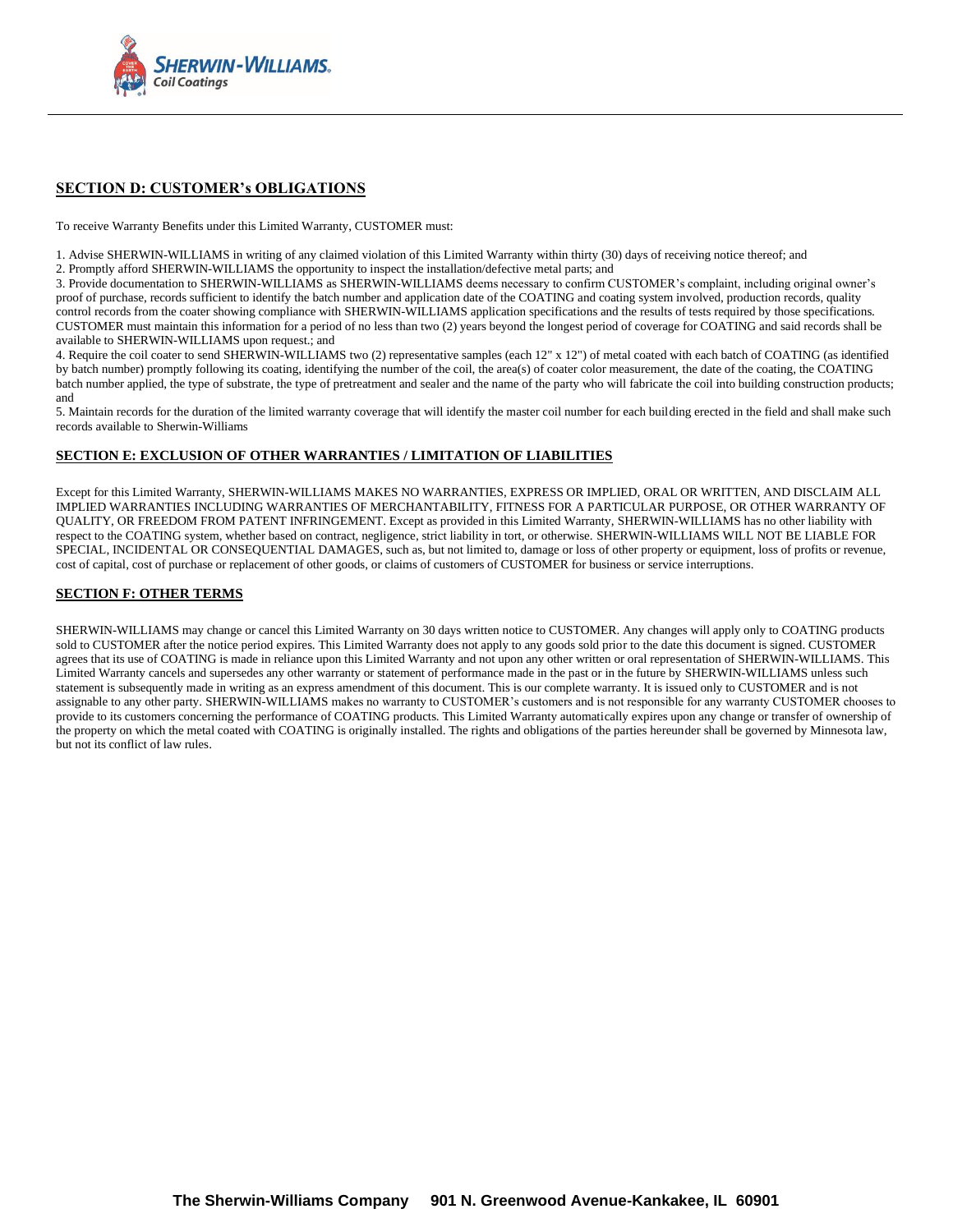

# **Product Warranty Terms and Measurement Table**

|                          |                                                 | <b>Film Integrity</b> | <b>Color Fade</b><br><b>ASTM D 2244</b> |                                                   |                                                       | <b>Chalk</b><br><b>ASTM D4214 Method A</b> |                                  |                                             |
|--------------------------|-------------------------------------------------|-----------------------|-----------------------------------------|---------------------------------------------------|-------------------------------------------------------|--------------------------------------------|----------------------------------|---------------------------------------------|
| <b>Technology</b>        | <b>Suggested End-Use</b>                        | Years                 | <b>Years</b>                            | <b>Vertical Surface</b><br><b>DE Hunter Units</b> | <b>Non-Vertical Surface</b><br><b>DE Hunter Units</b> | Years                                      | Vertical<br><b>Surface Units</b> | <b>Non-Vertical</b><br><b>Surface Units</b> |
| WEATHERXL™               |                                                 |                       |                                         |                                                   |                                                       |                                            |                                  |                                             |
| WeatherXL                | <b>Construction Building</b><br><b>Products</b> | 40                    | 30                                      | 5                                                 |                                                       | 30                                         | 8                                | 6                                           |
| <b>WeatherXL Crinkle</b> | <b>Construction Building</b><br><b>Products</b> | 40                    | 30                                      | 5                                                 |                                                       | 30                                         | 8                                | 6                                           |
| <b>FLUROPON®</b>         |                                                 |                       |                                         |                                                   |                                                       |                                            |                                  |                                             |
| Fluropon                 | <b>Construction Building</b><br><b>Products</b> | 35                    | 35                                      | 5                                                 | 5                                                     | 35                                         | 8                                | 8                                           |
| Fluropon Hardcoat        | <b>Construction Building</b><br><b>Products</b> | 35                    | 35                                      | 5                                                 | 5                                                     | 35                                         | 8                                | 8                                           |
| Fluropon Classic         | <b>Construction Building</b><br>Products        | 35                    | 35                                      | 5                                                 | 5                                                     | 35                                         | 8                                | 8                                           |
| Fluropon Classic II      | <b>Construction Building</b><br>Products        | 35                    | 35                                      | 5                                                 | 5                                                     | 35                                         | 8                                | 8                                           |
| Fluropon Continuum       | <b>Construction Building</b><br><b>Products</b> | 35                    | 35                                      | 5                                                 | 5                                                     | 35                                         | 8                                | 8                                           |
|                          |                                                 |                       |                                         |                                                   |                                                       |                                            |                                  |                                             |